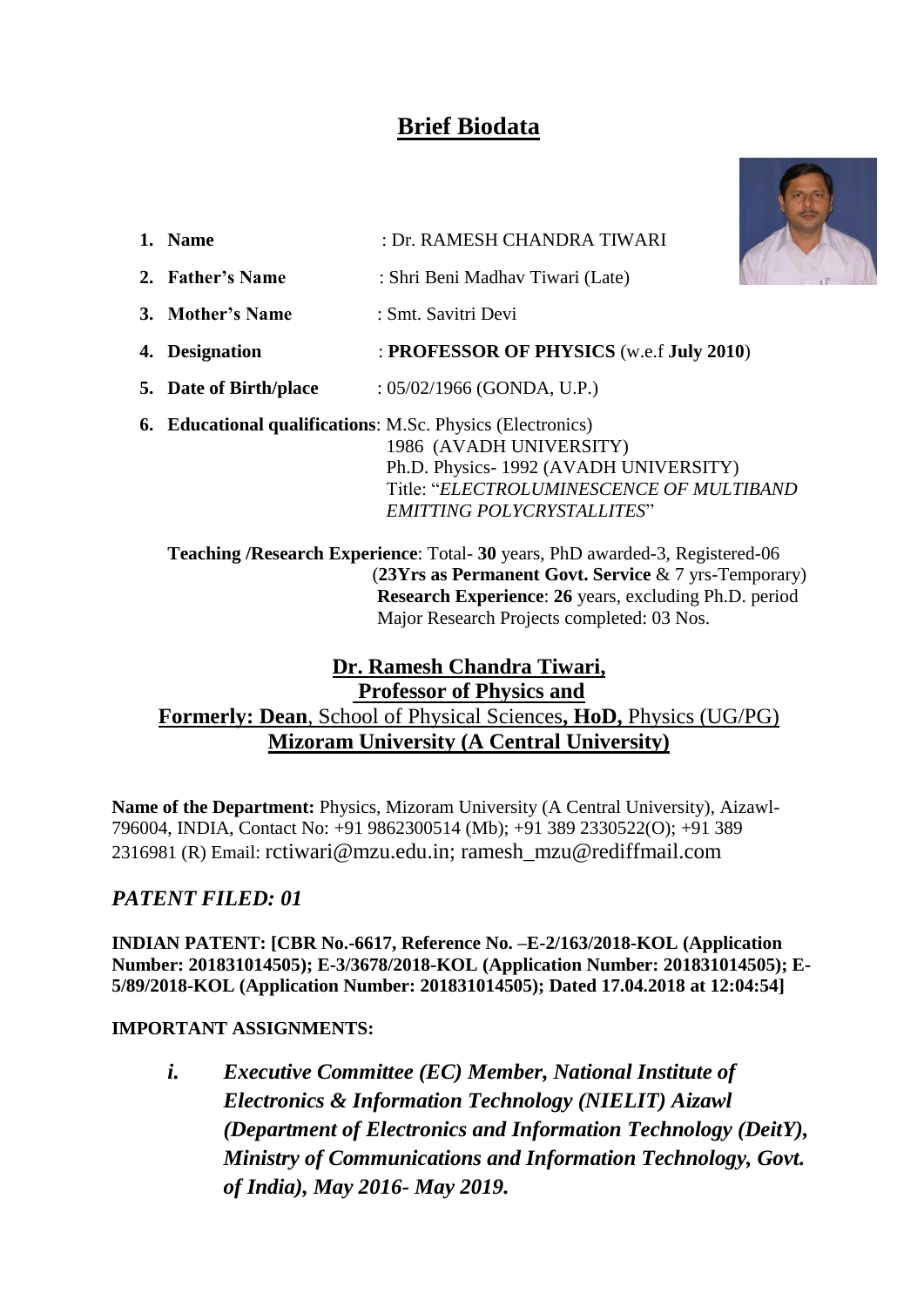- **ii.** *Member, Executive Council***, Mizoram University (w.e.f. 17/07/2014-22/01/2018 ; for a period of 3 years**
- **iii. Member,** *UGC Inspection Team* **for affiliation of University of Science and Technology (USTM), Baridua, Meghalaya (Feb., 2014)**
- **iv. Member,** *UGC Inspection Team* **for On the Spot verification of UGC funded Hostels in Govt. Colleges (Hnathial College & Kamalanagar College) in Mizoram.**
- **v.** *Member, Academic Review Team, N.I.T., Mizoram (29-30 Nov. 2015)*
- *vi. FOUNDER Member, Executive Committee, North-East Academy of Science and Technology (NEAST), March 2018.*
- *vii. Nodal Officer, Rashtriya Aavishkar Abhiyan (RAA) MHRD, MZU & Member State level Committee, Mizoram*
- *viii. Chairman, University Level Academic Journals Expert Committee (Journal/Book uploading)*
- *ix. Member, Mizoram University Standing Committee on Ordinances*
- *x. Chairman/Member in various other committees, Mizoram University*

### **Administrative Experience: 13 Years & 8 Months**

| Sl.No.        | University/Institute           | Post held and period                 | <b>Remarks</b> |
|---------------|--------------------------------|--------------------------------------|----------------|
|               | Mizoram University (A Central  | Dean, School of Physical             | 3 years 1      |
|               | University), Aizawl- 796 004   | Sciences w.e.f. 15 Dec.              | month          |
|               | Mizoram, India                 | 2014 for 3 years                     |                |
| $\mathcal{D}$ | Mizoram University (A Central  | Head, Department of                  | 3 years        |
|               | University), Aizawl- 796 004   | Physics (PG), w.e.f. $15th$          |                |
|               | Mizoram, India                 | July 2010-14 <sup>th</sup> July 2015 |                |
|               |                                |                                      |                |
| 3             | Govt. Serchhip Degree College, | Founder Head, Department             | 7 years        |
|               | Serchhip, Mizoram              | of Physics (UG), w.e.f. $6th$        | and 7          |
|               |                                | July 1995-2 <sup>nd</sup> March 2003 | months         |

#### **Communication Languages:**

Can Read, write and speak: **English, Hindi** Can Read and write: **Sanskrit** Working knowledge: **Mizo, Bangla**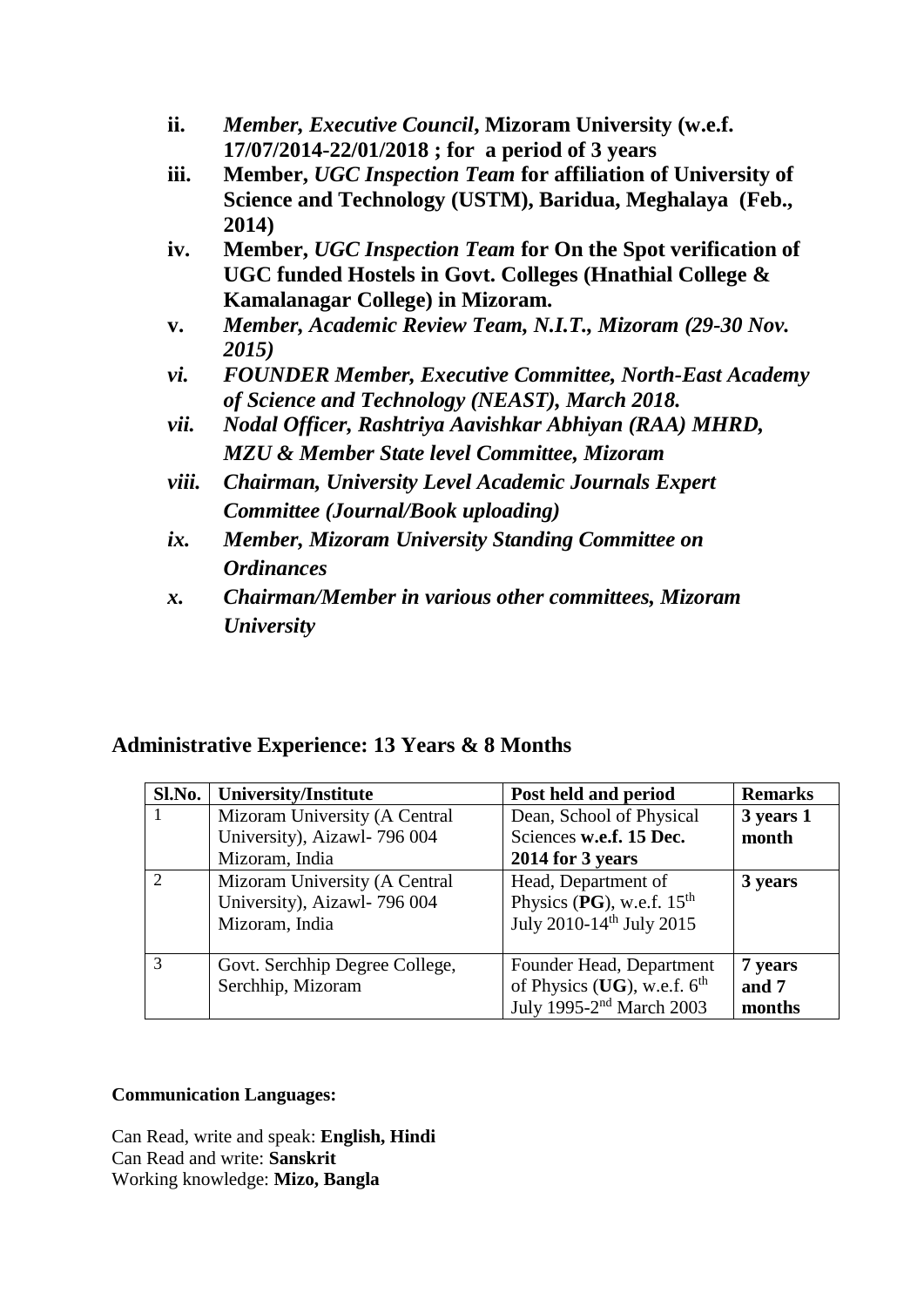#### **Area of research interest** :

| SOLID STATE ELECTRONICS/THERMOLUMINESCENC DOSIMETRY |
|-----------------------------------------------------|
|                                                     |

ii) GEOPHYSICS/ RADIATION PHYSICS (Ionizing/Non Ionizing)

#### **Number of UGC courses Seminars, Training Courses, Invited Lectures** : TOTAL= 90

i) ORIENTATION COURSE/REFRESHER COURSE- 06; ii) WINTER SCHOOL- 01; iii) TRAINING COURSE- 04; iv) CONFERENCE/ SEMINAR/ SYMPOSIUM- 24; v) INVITED LECTURES DELIVERED: 55

| <b>10. Publications</b> | : TOTAL= $54$ |                                        |
|-------------------------|---------------|----------------------------------------|
|                         | i) BOOK-02    | iii) ABSTRACTS-06                      |
|                         |               | ii) ARTICLES-04 iv) RESEARCH PAPERS-42 |

#### **11. Research Laboratories/University visited**:

- 1. Bose Institute (CSIR Laboratory), Kolkata, India, (July 2011).
- 2. FUDAN University, Shanghai, China during 24-26 May 2012.
- 3. Center of Excellence, Dept of Physics & Electronics, Dr RML Avadh Univ. (UP), (Dec. 2012).
- 4. University of Nis, Nis, Serbia during 27-30 May 2014.
- 5. National Taiwan University, Taipei, Taiwan (Oct 2016).
- 6. ICT, Mumbai, 25-28 Dec 2016

**12. Membership of Academic Bodies** : TOTAL= **16** including European Physical Society (EPS), IGRS (International Geo-Hazards Research Society) is an international nonprofit Society based in Dresden, Germany and Chairman, Board of Studies (Pharmacy, Radio Imaging Technology, OOT) and Chairman, School Board of Physical Sciences, Mizoram University.

#### **13. Foreign Visits** : FIVE (**05)**

| Sl.No.                      | <b>Title of Conference/Symposium</b>                                                                                                                                                    | <b>Venue and period</b>                                                           | <b>Country</b>         |
|-----------------------------|-----------------------------------------------------------------------------------------------------------------------------------------------------------------------------------------|-----------------------------------------------------------------------------------|------------------------|
|                             | <b>etc</b>                                                                                                                                                                              |                                                                                   |                        |
|                             | 5th International Geo-hazards<br>Research Symposium- in memory of<br>Prof. Tsanyao Frank Yang<br>(IGRS2016)                                                                             | <b>National Taiwan</b><br>University, TAIPEI,<br>October 17 - October 20,<br>2016 | <b>TAIWAN</b><br>(PRC) |
| $\mathcal{D}_{\mathcal{L}}$ | International Experts' Meeting on<br>Strengthening Research and<br>Development Effectiveness in the<br>Light of the Accident at the<br>Fukushima Daiichi Nuclear Power<br>Plant (IEM-8) | <b>IAEA</b> Headquarters in<br>Vienna from 16 to 20<br>February 2015              | <b>AUSTRIA</b>         |
| 3                           | The Second International<br>Conference on Radiation and<br>Dosimetry in Various Fields of<br>Research (RAD 2014) and the                                                                | <b>Faculty of Electronics</b><br>Engg. University of Nis,<br>NIS, 27-30, May 2014 | <b>SERBIA</b>          |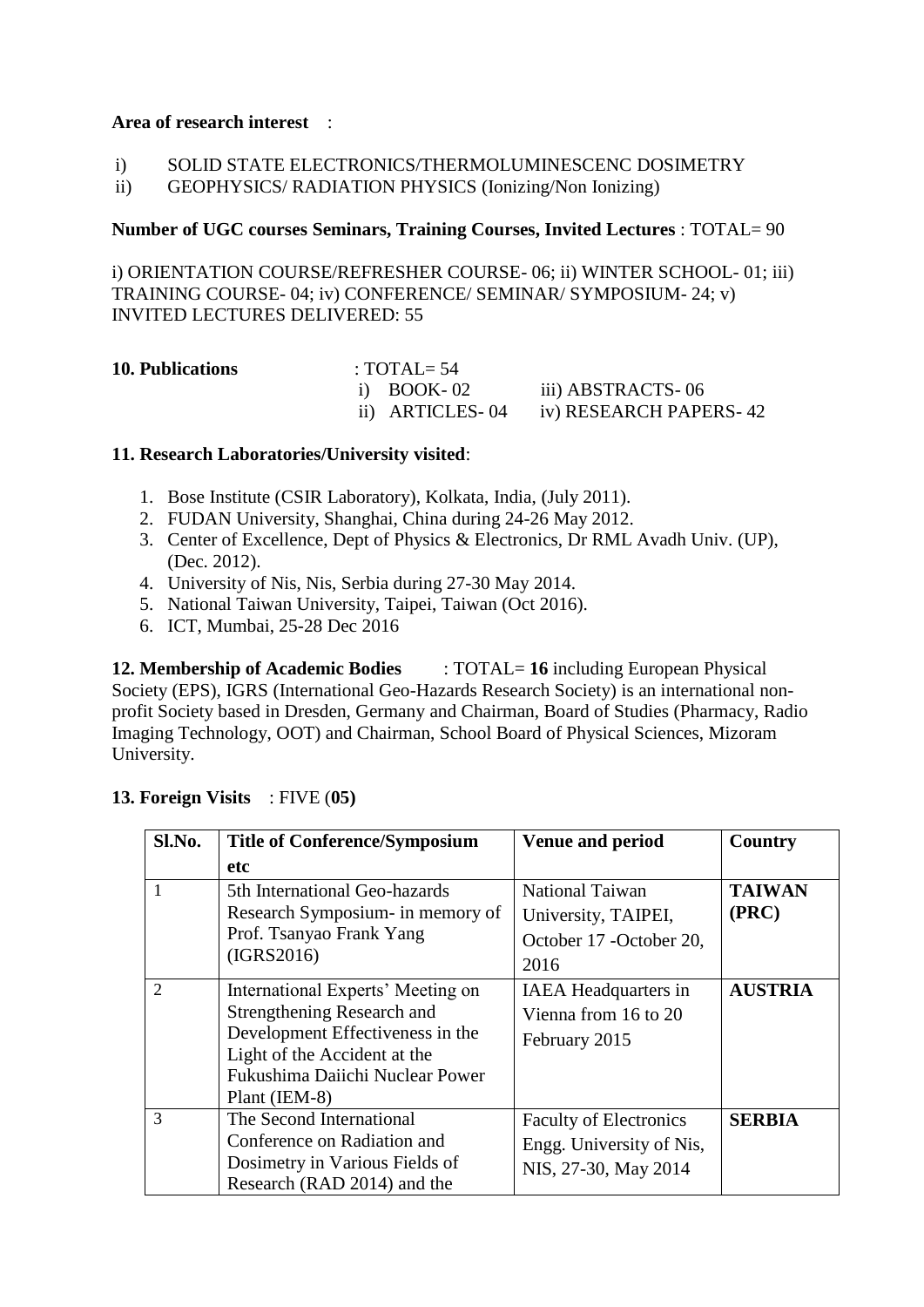| Second East European Radon<br>Symposium (SEERAS)                                                     |                                                                                    |                       |
|------------------------------------------------------------------------------------------------------|------------------------------------------------------------------------------------|-----------------------|
| <b>International Postgraduate</b><br>Conference on Science and<br>mathematics (IPCSM2013)            | <b>Sultan Idrish Education</b><br>University (UPSI), 5-6<br>Oct 2013, Malim, Perak | <b>MALAYSIA</b>       |
| IEEE Intl. Symposium on Photonics<br>and Optoelectronics (SOPO2012)<br>and visit to Fudan University | Shanghai, 22-24 May<br>2012                                                        | <b>CHINA</b><br>(PRC) |

## **14. Research Projects**: **05** (FIVE)-Completed-03; Ongoing-02

| Sl.No.         | <b>Title of Project</b>                                                 | Amount &                | <b>Investigators</b>       |
|----------------|-------------------------------------------------------------------------|-------------------------|----------------------------|
|                |                                                                         | <b>Funding Agency</b>   |                            |
| $\mathbf{1}$   | Study of Radon Anomalies as a                                           | Ministry of Earth       | PI: Prof.                  |
|                | Precursor to Earthquakes along Mat                                      | Sciences, Govt. of      | R.C.Tiwari                 |
|                | Fault in Mizoram (No. MoES/                                             | India (2010-2013)       | Co-PI: Prof. R.P.          |
|                | P.O.(Seismo) /1(67)/2009, Dated 16-                                     |                         | Tiwari                     |
| $\overline{2}$ | 06-2010) (Completed)                                                    |                         |                            |
|                | Study of Radon Anomalies as a                                           | Ministry of Earth       | PI: Prof.                  |
|                | Precursor to Earthquakes along Chite<br>Fault in Mizoram (No. MoES/P.O. | Sciences, Govt. of      | R.C.Tiwari                 |
|                | (Seismo)/1(167)/2013Dated 10-12-                                        | India (2013-2016)       | Co-PI: Prof. R.P.          |
|                | 2013) (Completed)                                                       |                         | Tiwari                     |
| $\overline{3}$ | Investigation of the structure and                                      | DST-SERB, Govt.         | Scientist: Prof P K        |
|                | dynamics of the Equatorial Ionization                                   | of India (2014-         | Bhuyan(Dibrugarh           |
|                | Anomaly along 95°E through a                                            | 2017)                   | Univ.)                     |
|                | network of GNSS receivers (No.                                          |                         | <b>Associate</b>           |
|                | SB/S4/AS-127/2013 Dtd. 30.04.14)                                        |                         | Scientist:                 |
|                | (Collaborative research work,                                           |                         | Prof.R.C.Tiwari,           |
|                | Dibrugarh University, Mizoram                                           |                         | Mizoram                    |
|                | University and Nagaland University)                                     |                         | University                 |
| $\overline{4}$ | <b>Study of Radiation Safety Measures of</b>                            | Govt. of India,         | $\overline{PI}$ : Dr. Kham |
|                | X-Ray Installations in Mizoram                                          | <b>Atomic Energy</b>    | Suan Pau                   |
|                | (No.AERB/CSRP/Proj.No.58/02/2014/                                       | <b>Regulatory Board</b> | (Mizoram State             |
|                | Sept.30, 2014)                                                          | (AERB),                 | <b>Cancer Institute</b>    |
|                | (Completed)                                                             | Anushaktinagar,         | Campus, Aizawl)            |
|                |                                                                         | Mumbai (2014-           | Co-PI: Prof. R.C.          |
|                |                                                                         | 2016)                   | Tiwari, MZU                |
| 5              | Online monitoring of radon exhalation                                   | Department of           | PI: Prof.                  |
|                | and modeling in fault regions of                                        | <b>Atomic Energy</b>    | R.C.Tiwari                 |
|                | Champhai and Serchhip districts of                                      | (DAE), Govt. of         | Co-PI: Prof. R.P.          |
|                | northern Mizoram 36(4)/14/66/2014-                                      | India, Board of         | Tiwari                     |
|                | BRNS/36024 Dt. 26.02.2016                                               | Research in             |                            |
|                |                                                                         | <b>Nuclear Sciences</b> |                            |
|                |                                                                         | (BRNS), Mumbai          |                            |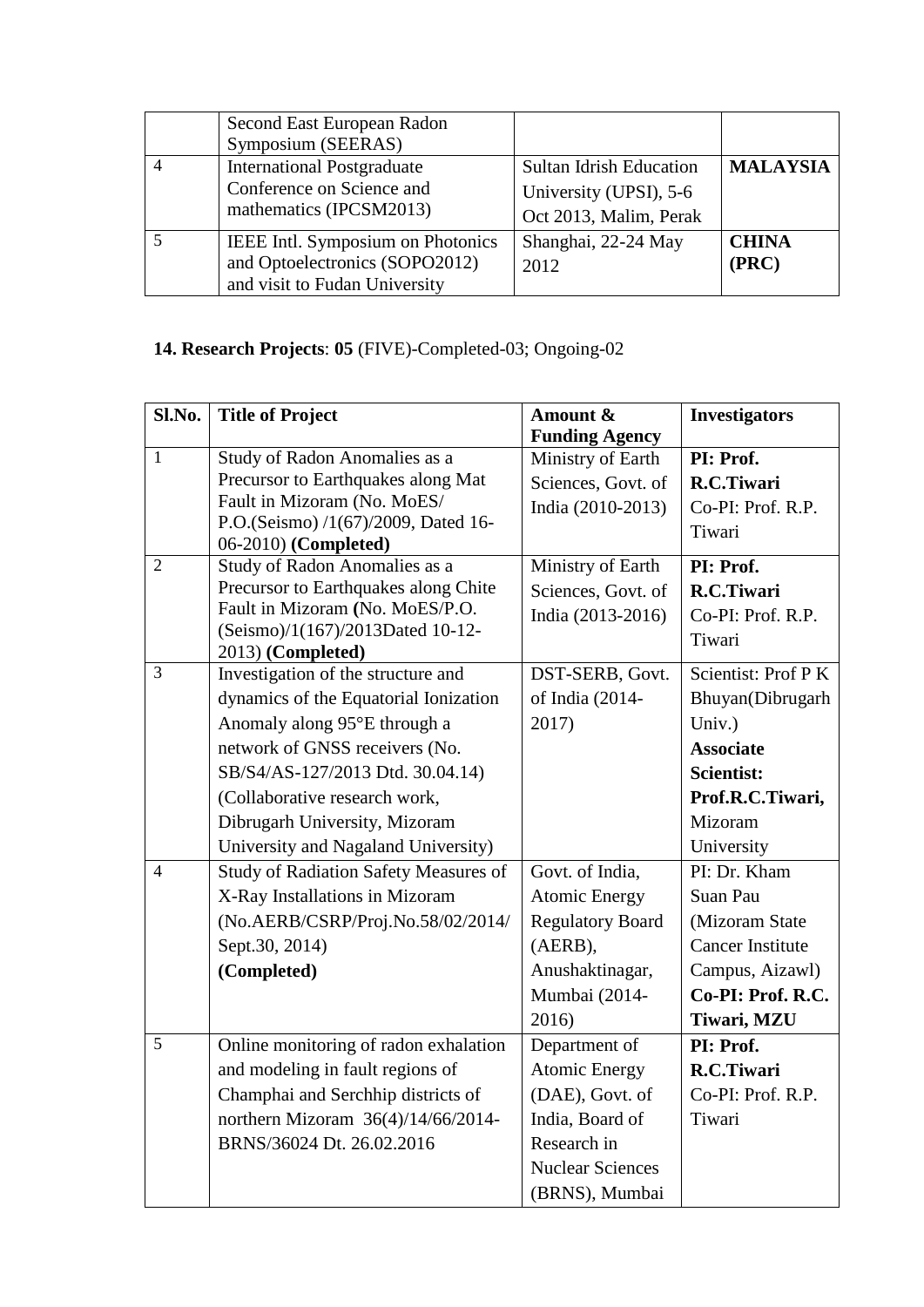|--|--|

## **3. Publications: TOTAL- 54**

#### **Books:**

| S1<br>N <sub>o</sub> | Editors/Authors                                                                   | Name                                                                                                                                       | Publisher                                                                     | <b>ISBN</b>                             |
|----------------------|-----------------------------------------------------------------------------------|--------------------------------------------------------------------------------------------------------------------------------------------|-------------------------------------------------------------------------------|-----------------------------------------|
| 1                    | Editors:<br><b>Ramesh</b><br><b>Chandra Tiwari</b><br>and Zaithanzauva<br>Pachuau | <b>Basic and Applied</b><br>Physics: Recent<br>Advances<br>(For Sale in India,<br>Pakistan, Bangladesh,<br>Nepal, Bhutan and Sri<br>Lanka) | <b>Narosa Publishing House,</b><br>New Delhi<br>(International)<br>April 2016 | <b>ISBN 978-</b><br>81-8487-<br>$517-1$ |
| $\overline{2}$       | Authors:<br>R K Thapa, S R<br>Gurung and $\bf{R}$ $\bf{C}$<br><b>Tiwari</b>       | <b>TEXTBOOK OF</b><br>SOUND (for $Ist$ year<br>B.Sc. course)                                                                               | Zoram book House, Aizawl<br>Mizoram $(2003)$                                  | <b>NA</b>                               |

### **Research Papers:**

| <b>Authors</b> | <b>Title of the Paper</b>          | Name, Volume No., Issue No.            | <b>Impact</b> |
|----------------|------------------------------------|----------------------------------------|---------------|
|                |                                    | of Journals and Page Nos.              | <b>Factor</b> |
| Datta et al    | Spatial features of L-             | Submitted on 30 March 2018 to          | 3.44          |
|                | band equinoctial                   | <b>Journal of Geophysical</b>          |               |
|                | scintillations from                | <b>Research - Space Physics</b>        |               |
|                | equator to low mid                 | $(AGU-USA)$                            |               |
|                | latitude at around 95 <sup>o</sup> | Manuscript 2018JA025533                |               |
|                | E during 2015–16                   |                                        |               |
| S.Singh,       | Time series analysis               | 24 <sup>th</sup> April 2017: Springer- | 1.677         |
| H.P.Jaishi,    | of soil radon using                | Nature, <i>Pure &amp; Applied</i>      |               |
| R.P.Tiwari and | <b>Multiple Linear</b>             | Geophysics, April 2017,                |               |
| R.C.Tiwari     | Regression and                     | doi:10.1007/s00024-017-1556-4          |               |
|                | <b>Artificial Neural</b>           |                                        |               |
|                | Network in seismic                 |                                        |               |
|                | precursory studies                 |                                        |               |
|                |                                    |                                        |               |
| G Kakoti, B R  | Temporal evolution of              | 13 <sup>th</sup> March 2018: Elsevier  | 1.401         |
| Kalita, R      | the EIA along 95° E                | <b>Advances in Space Research</b>      |               |
| Hazarika, PK   | as obtained from                   | https://doi.org/10.1016/j.asr.201      |               |
| Bhuyan, S      | <b>GNSS TEC</b>                    | 8.03.008, Pp 1-17                      |               |
| Sharma.        | measurements and                   | 0273-1177/_2018 COSPAR.                |               |
| <b>Ramesh</b>  | SAMI3 model                        | Published by Elsevier Ltd              |               |
| <b>Chandra</b> | Advances in Space                  | (In Press)                             |               |
| <b>Tiwari</b>  | Research                           |                                        |               |
|                |                                    |                                        |               |
| Thaisa Jawhly  | Characterization of                | March 2018: IEEE-Springer              | Accepted      |
| and Ramesh     | path loss for VHF                  | Proceedings of 1st International       |               |
| <b>Chandra</b> | terrestrial band in                | <b>Conference on Engineering</b>       |               |
| <b>Tiwari</b>  | Aizawl, Mizoram                    | Vibration, Communication and           |               |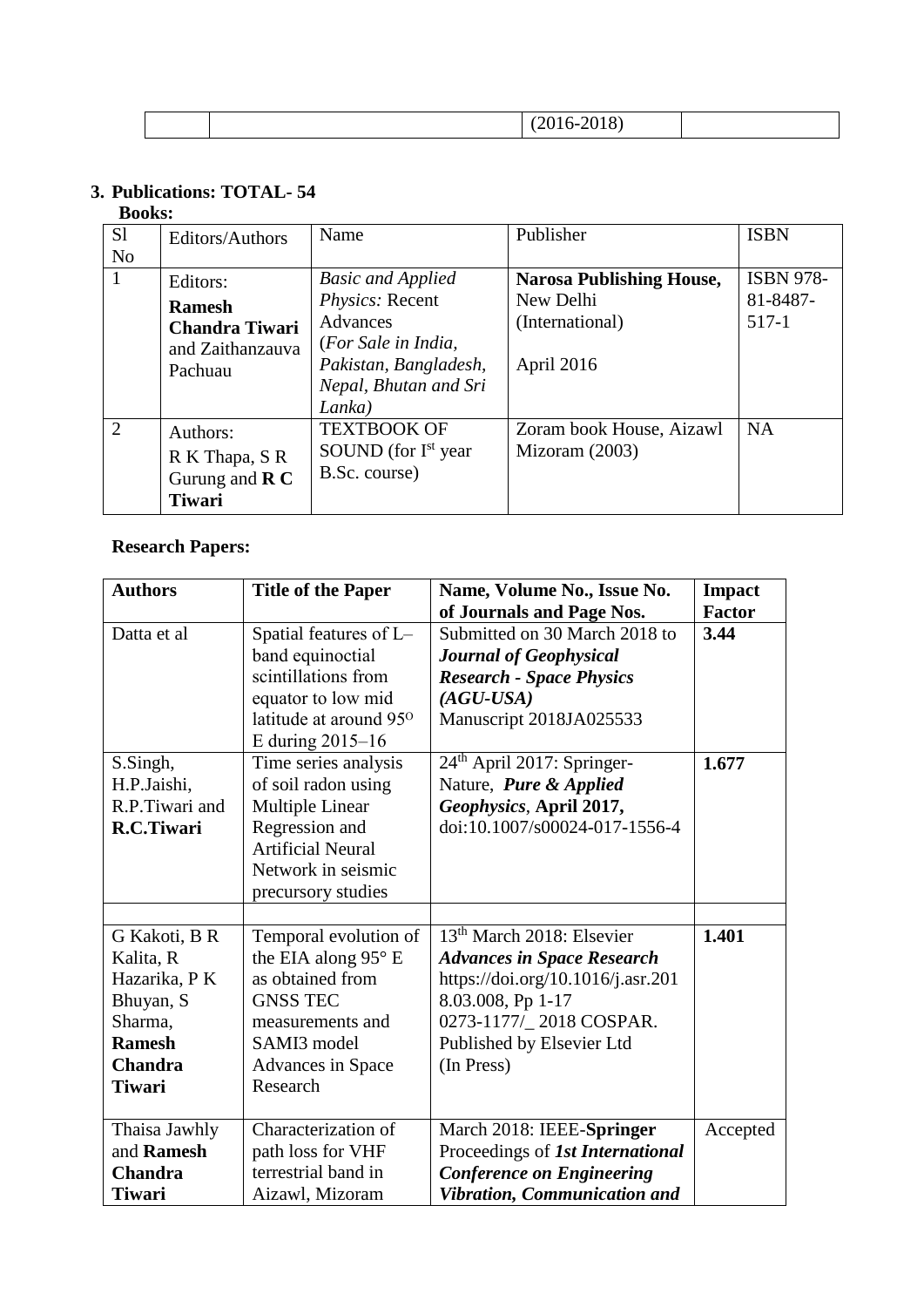|                   | (India)                                  | <b>Information Processing</b>                   |          |
|-------------------|------------------------------------------|-------------------------------------------------|----------|
|                   |                                          | $(ICoEVCI-2018)$                                |          |
|                   |                                          | Paper ID- ID 21                                 |          |
| Lalrinmawia J,    | <b>Quality Assurance</b>                 | 2017: J. Med. Phys. 42 (5),                     | 0.98     |
| Pau K S and       | Assessment of                            | 208-209. ISSN: 0971-6203                        | (RG IF)  |
| <b>Tiwari R C</b> | Conventional                             | http://www.jmp.org.in/text.asp?                 |          |
|                   | Diagnostic X-ray                         | 2017/42/5/110/217113                            |          |
|                   | Installations in                         |                                                 |          |
|                   | Mizoram                                  |                                                 |          |
| Lalrinmawia J,    | Investigations of                        | 2017, Recent advances in                        |          |
| Pau K S and       | workers dose due to                      | physics research and its                        |          |
| <b>Tiwari R C</b> | stray radiation in x-ray                 | relevance 85, 258-263                           |          |
|                   | installations in                         | Excel India publishers, New                     |          |
|                   | Mizoram                                  | Delhi,                                          |          |
|                   |                                          | ISBN: 978-93-86256-85-0                         |          |
| Lalrinmawia J,    | Investigations of                        | 2017: Science and Technology                    |          |
| Pau K S and       | public dose due to                       | for Shaping the Future of                       |          |
| Tiwari R C        | stray radiation in x-ray                 | Mizoram (Mizoram Science                        |          |
|                   | installations in                         | Congrss-2017), Vol 29: Pp 305-                  |          |
|                   | Mizoram                                  | 309, Allied publishers Pvt. Ltd.,               |          |
|                   |                                          | New Delhi,                                      |          |
|                   |                                          | ISBN: 978-93-85926-49-5                         |          |
| S.Singh,          | A study of variation in                  | December 2016: Springer                         |          |
| H.P.Jaishi,       | soil gas concentration                   | <b>Geoenvironmental Disasters</b>               |          |
| R.P.Tiwari and    | associated with                          | Vol. 3 $(22)$ , Pp $1-8$                        |          |
| R.C.Tiwari        | earthquakes near                         | DOI 10.1186/s40677-016-0055-                    |          |
|                   | Indo-Burma                               | 8                                               |          |
|                   | Subduction zone                          |                                                 |          |
|                   |                                          |                                                 |          |
| Sanjay Singh,     | Variations of Radon                      | (April 2016) Pp.131-139, Basic                  | (ISBN    |
| Hari Prasad       | and Thoron                               | and Applied Physics: Recent                     | 978-81-  |
| Jaishi, R. P.     | <b>Concentrations in Soil</b>            | <b>Advances, Narosa Publishing</b>              | 8487-    |
| Tiwari and        | With Respect to                          | House, New Delhi                                | $517-1)$ |
| <b>Ramesh</b>     | <b>Climatic Parameters</b>               |                                                 |          |
| Chandra           | In Mizoram                               |                                                 |          |
| <b>Tiwari</b>     |                                          |                                                 |          |
| <b>Ramesh</b>     | <b>Thermal Cleaning</b>                  | (April 2016) Pp. 139-147, Basic                 | (ISBN    |
| <b>Chandra</b>    | <b>Analysis of the Main</b>              | and Applied Physics: Recent                     | 978-81-  |
| <b>Tiwari</b>     | <b>Dosimetric Peak (at 488</b>           | <b>Advances, Narosa Publishing</b>              | 8487-    |
|                   | K) for Natural Salt                      | House, New Delhi                                |          |
|                   | (Dap chi) by                             |                                                 | $517-1)$ |
| Rishi Pal, R C    | Thermoluminescence,<br>Single CDBA based | Nov. 2015, Vol 6: 237-251,                      | 0.82     |
| Tiwari, N         | voltage mode bistable                    | <b>Circuits and Systems</b>                     |          |
| Pandey, R         | multivibrator and its                    | <b>ISSN Print: 2153-1285</b>                    |          |
| Pandey            | applications                             | <b>ISSN Online: 2153-1293</b>                   |          |
|                   |                                          | Website: http://www.scirp.org/jour              |          |
|                   |                                          | nal/cs                                          |          |
|                   |                                          |                                                 |          |
| R C Tiwari        | Thermoluminescence                       | Proc. of the 20 <sup>th</sup> National Symp. on |          |
| Kham Suan Pau     | (TL) fading study of                     | Radia. Phys. (NSRP-20), held at                 |          |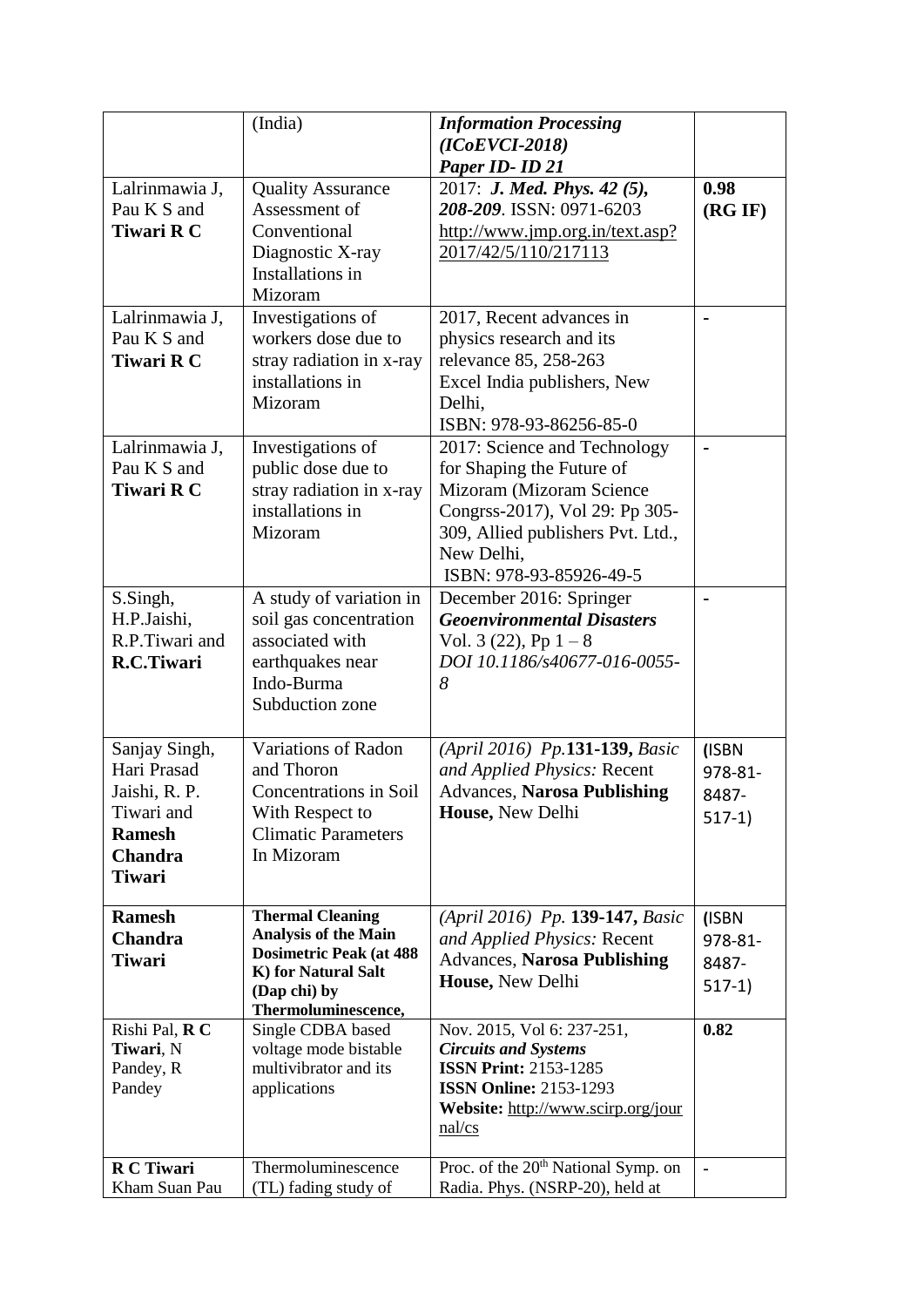|                  | natural salt (Lungvai<br>chi) obtained from | Mangalore Univ, India<br>ISBN: 978-93-82845-96-6 |            |
|------------------|---------------------------------------------|--------------------------------------------------|------------|
|                  | Mizoram, India                              | 362-369 (2015)                                   |            |
| H.P.Jaishi,      | Temporal variation of                       | <b>Nat. Hazards (Springer)</b>                   | 1.958      |
| Singh S., Tiwari | soil radon and thoron                       | ISSN: 0921-030X                                  |            |
| R.P., Tiwari,    | concentrations in                           | DOI:10.1007/s11069-013-1020-                     |            |
| R.C.             | Mizoram India                               | 4(2014)                                          |            |
|                  | associated with                             |                                                  |            |
|                  | earthquakes                                 |                                                  |            |
| H.P.Jaishi,      | Correlation of radon                        | <b>Applied Radiation and Isotopes</b>            | 1.179      |
| Singh S., Tiwari | anomalies with                              | ( <i>Elsevier</i> )                              |            |
| R.P., Tiwari,    | seismic along Mat                           | ISSN:0969-8043                                   |            |
| R.C.             | Fault in Serchhip                           | Elsevier, USA                                    |            |
|                  | District, Mizoram                           | DOI:10.1016/J.apradis.2013.12.                   |            |
|                  | India                                       | 040 Vol.86C(2014) pp.79-84                       |            |
| H.P.Jaishi,      | Analysis of soil radon                      | <b>Annals of Geophysics</b>                      | 1.157      |
| Singh S., Tiwari | data in earthquake                          | Istituto Nazionale di Geofisica e                |            |
| R.P., Tiwari,    | precursory studies                          | Vulcanologia, Italy, EU                          |            |
| R.C.             |                                             | ISSN: 2037-416X,57, 5, 2014,                     |            |
|                  |                                             | S0544; doi:10.4401/ag-6513,                      |            |
|                  |                                             | Oct 2014                                         |            |
| S.Singh,         | Variations of soil                          | Rad. Prot.Dosimetry (2014),                      | 0.909      |
| H.P.Jaishi,      | radon concentrations                        | Pp.1-5 DOI: 10.1093/rpd/nc                       | (Most      |
| R.P.Tiwari and   | along Chite fault in                        | 221 (Oxford Journals)                            | read       |
| R.C.Tiwari       | Aizawl District,                            |                                                  | Article,   |
|                  | Mizoram, India                              |                                                  | July       |
|                  |                                             |                                                  | 2014)      |
| H.P.Jaishi,      | Radon and Thoron                            | Jr of Earth System Sci                           | 0.695      |
| S.Singh,         | anomalies along Mat                         | $(Springer)$ , ISSN: 0253-4126                   |            |
| R.P.Tiwari and   | fault in Mizoram,                           | Vol. 122(6) Pp1507-1513 (2013)                   |            |
| R.C.Tiwari       | India                                       |                                                  |            |
| H.P.Jaishi,      | Study of soil-gas                           | Chiamg Mai Jr. Sci.                              | 0.516      |
| S.Singh,         | thoron concentration                        | $2014; 41(X): 1-9$                               |            |
| R.P.Tiwari and   | associated with                             | (CMUniv.Thailand)                                |            |
| R.C.Tiwari       | seismic activity                            | <b>Taylor &amp; Francis</b>                      |            |
| <b>Ramesh</b>    | Thermoluminesence                           | <b>International Journal of</b>                  | 1.852      |
| Chandra          | dose Response Study                         | <b>Engineering Sciences &amp;</b>                |            |
| <b>Tiwari</b>    | of Natural Salt                             | <b>Research Technology</b> (2014)                |            |
|                  | (NaCI:Cu, Mg, Mn,O,C)                       | 3(8) ISSN: 2277-9655                             |            |
|                  | u,As) obtained from                         |                                                  |            |
|                  | Mizoram, India                              |                                                  |            |
| Rishi Pal, R C   | Single CDBA based                           | Intl. Jr of Engg. Sci and                        | Nil        |
| Tiwari, R        | current mode first                          | <b>Technology</b> , Vol $6(7)$ : 444-451         |            |
| Pandey and N     | order multifunction                         | ISSN: 0975-5462                                  |            |
| Pandey           | filter                                      |                                                  |            |
| R C Tiwari, K    | Study of                                    | <b>Science and technology Journal</b>            | <b>Nil</b> |
| S Pau and T P    | Reproducibility of the                      | (MZU)                                            |            |
| Sinha            | Sensitivity of the                          | $Vol2(1)$ : 53-56, July 2014                     |            |
|                  | Natural Salt (NaCl:                         | ISSN: 2321-3388                                  |            |
|                  | $Cu, Mg, O, As, Mn)$ by                     |                                                  |            |
|                  | Thermoluminescence                          |                                                  |            |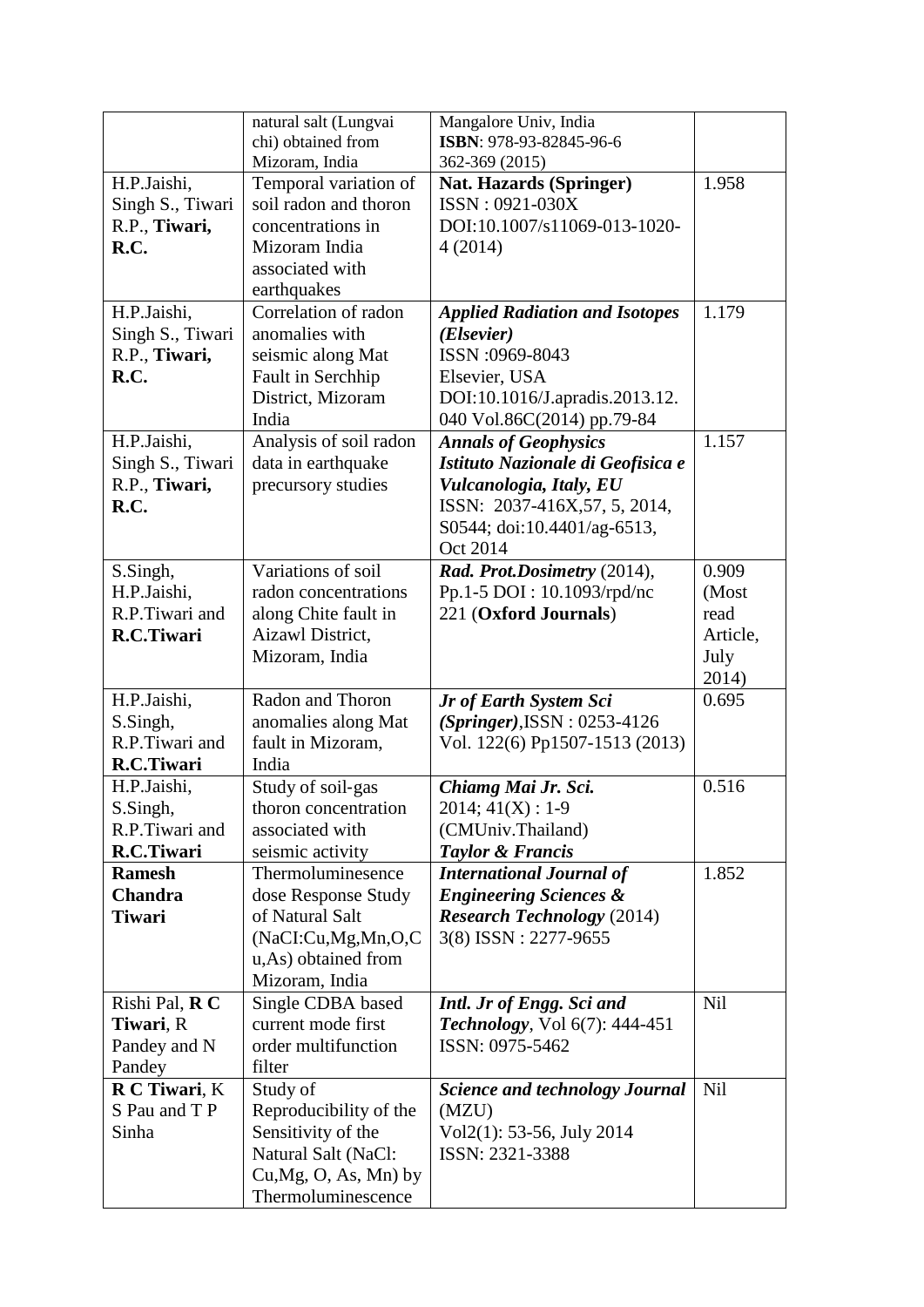| K.S. Pau,            | <b>Thermal Quenching</b>              | <b>International Journal of</b>                    | 0.520      |
|----------------------|---------------------------------------|----------------------------------------------------|------------|
| R.C.Tiwari           | study of natural salt                 | <b>Pharmaceutical Research and</b>                 |            |
|                      | (DAP CHI) salt by TL                  | bioscience' Ahmedabad, India                       |            |
|                      | analysis for possible                 | IJPRBS, Dec 2013 Vol                               |            |
|                      | dosimetry applications                | 2(6):363-374                                       |            |
|                      |                                       | ISSN: 2277-8713                                    |            |
| K.S. Pau, R.K.       | Thermoluminescence                    | <b>Intl. Journal of Res. in</b>                    | Nil        |
| Tiwari, R.C.         | (TL) fading study of                  | <b>Pharm.and biomedical Sciences</b>               |            |
| <b>Tiwari</b>        | gamma irradiated                      | India, Issue 3, July-September,                    |            |
|                      | natural salt obtained                 | 2013, Vol-4(3) Jul-Sept 2013 : 767-                |            |
|                      | from Mizoram, India                   | 772 (ISSN: 2229-3701)                              |            |
| R.C.Tiwari &         | Fading Studies of                     | of SOPO<br>Proc.<br>2012,                          | Nil        |
| K.S.Pau              | natural salt for                      | Shanghai, China, IEEE                              |            |
|                      | dosimetry applications                | DOI: 10.163/1.3646765                              |            |
|                      |                                       | ISBN: 978-1-4577-0909-8                            |            |
| R.C.Tiwari $&$       | TL response of natural                | Proc. of National Symposium                        | <b>Nil</b> |
| K.S.Pau              | salt by VHR method                    | $SSNTD-17$ , Pp 201-204<br>on                      |            |
|                      | for Dosimetry                         | Narosa Publications,<br>(2013),                    |            |
|                      | applications                          | ISBN 978-81-8487-259-0,                            |            |
| K.S.Pau,             | Thermoluminescence                    | Intl. Jr. of Phys. and                             | <b>Nil</b> |
| R.C.Tiwari $&$       | (TL) Analysis of                      | Applications, 4(1):73-79, (Jan-                    |            |
| <b>B.</b> Arun Kumar | naturally occurring                   | April, 2012),                                      |            |
| Sharma               | salt for Sample                       | ISSN 0974-3103, RIP, Delhi                         |            |
|                      | Weight Selection for                  |                                                    |            |
|                      | Dosimetry                             |                                                    |            |
|                      | Applications                          |                                                    |            |
| R.C.Tiwari &         | Analysis of gamma                     | <b>US-China</b><br>of<br><b>Medical</b><br>Jr.     | <b>Nil</b> |
| K.S.Pau              | radiation leakage                     | 8(7)<br>$:406-411$<br>Science,<br>$(\mathrm{July}$ |            |
|                      | distribution                          | 2011)                                              |            |
|                      | aroundTheratron-<br>780C Co-60 source | ISSN 1548-6648 (Print)                             |            |
|                      | kept in off position                  |                                                    |            |
| R.C.Tiwari $&$       | TL Analysis and                       | <b>American Institute of Physics</b>               | <b>Nil</b> |
| K.S.Pau              | fading studies of                     | <b>Conference Proc.</b> (May 2011)                 |            |
|                      | naturally occurring                   | 1391, :219-222, doI :                              |            |
|                      | salt irradiated by 500                | 10.163/1.3646765,                                  |            |
|                      | mGy gamma rays                        | ISBN 9780735409606                                 |            |
| <b>Ramesh</b>        | <b>Surface Modified</b>               | Proc. of 3rd Intl. Conf.<br>of                     | Nil        |
| <b>Chandra</b>       | <b>Activated Carbon for</b>           | ASCE- EWRI, Chennai, India                         |            |
| Tiwari,              | the Removal of Cr(VI)                 | 2010 (Proc.ID-867):1-9                             |            |
| Diwakar Tiwari,      | and Cd(II) from                       |                                                    |            |
| Seung Mok Lee        | <b>Aqueous Solutions</b>              |                                                    |            |
| Ramesh               | Electrical                            | Acta Ciencia Indica Vol.34 P(2)                    | Nil        |
| Chandra Tiwari       | Conductivity as an                    | $: 225 - 231 (2010)$                               |            |
|                      | Indicator of Water                    | ISSN-0253-732X.                                    |            |
|                      | <b>Pollution: A Case</b>              |                                                    |            |
|                      | Study                                 |                                                    |            |
| <b>Ramesh</b>        | <b>Study of Rainfall</b>              | <b>Bull. Arun. For. Res. Vol 25</b>                | Nil        |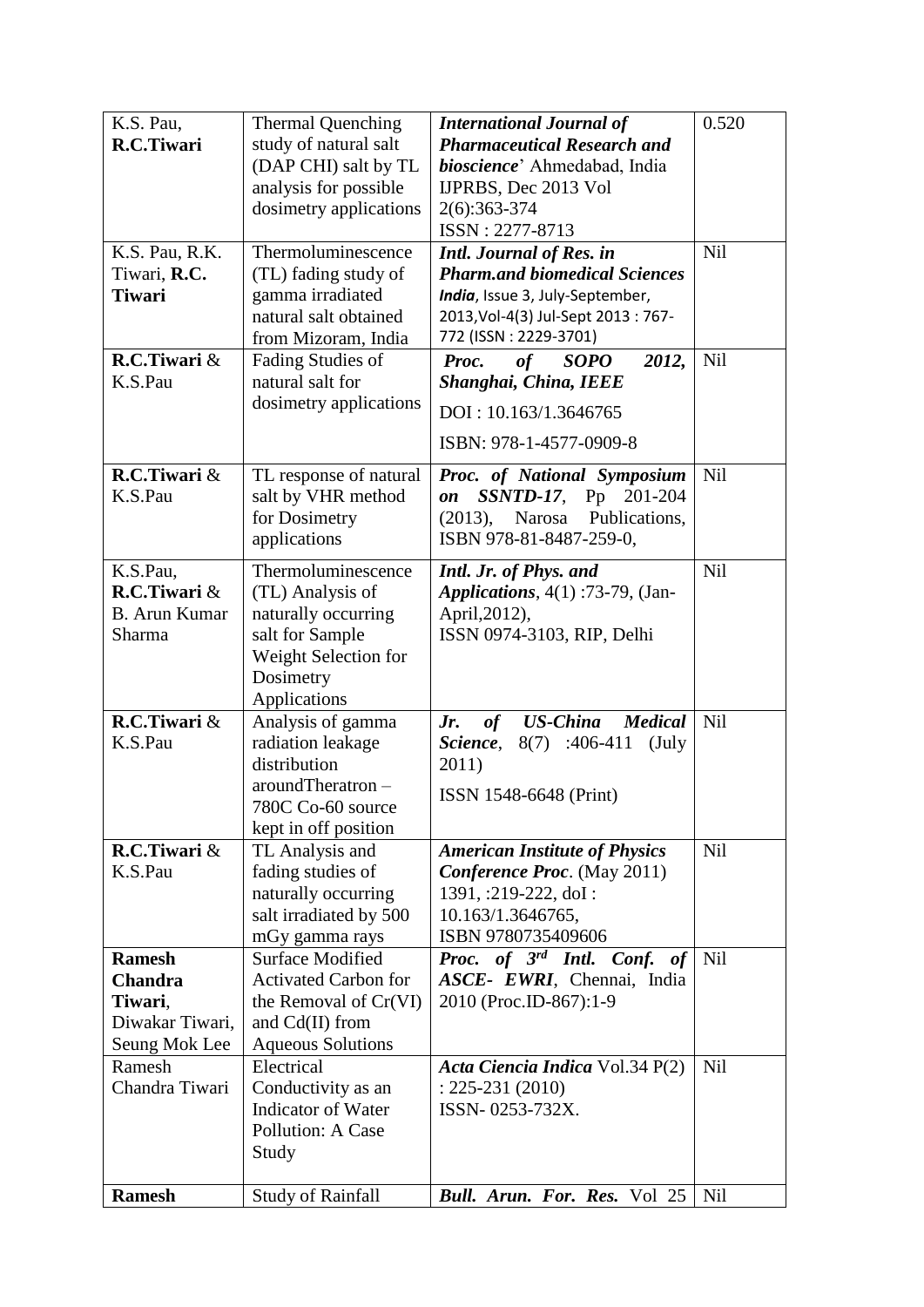| <b>Chandra</b>    | Characteristics in         | $(1&2): 46-48(2009)$                     |            |
|-------------------|----------------------------|------------------------------------------|------------|
| <b>Tiwari</b> and | Mizoram                    | ISSN 0971-1732,                          |            |
| Zaithanzauva      |                            |                                          |            |
| Pachuau           |                            |                                          |            |
| Reshmi Das, ,     | Design and Modeling        | The Icfai Univ. J. of Electr. &          | <b>Nil</b> |
| Niladri<br>Pratap | of Paralleled              | <b>Electron. Engg.</b> 2(2): 77-86,      |            |
| Maity<br>and      | <b>Random Access</b>       | 2009                                     |            |
| <b>Ramesh</b>     | Memory with                |                                          |            |
| <b>Chandra</b>    | <b>Increased Capacity</b>  |                                          |            |
| <b>Tiwari</b>     |                            |                                          |            |
| R.C.Tiwari        | Assessment of Water        | Asian Jr. of Water, Env. And             | Nil        |
|                   | Pollution through its      | <b>Pollution</b> , 6(3): 99-103 (2009)   |            |
|                   | Electrical                 | ISSN: 0972-9860                          |            |
|                   | Conductivity and pH        |                                          |            |
|                   | Measurement                |                                          |            |
| Z. Pachuau and    | Ultraviolet Light – Its    | <i>Sci. Vision</i> (2008), 8[1-2]: pp    | <b>Nil</b> |
| R.C.Tiwari        | <b>Effects</b><br>and      | 128-13 ISSN: 0975-6175                   |            |
|                   | Applications               |                                          |            |
| <b>Ramesh</b>     | <b>Assessment of Water</b> | <b>Bull. Env. Sci.</b> , Vol. 25(1): 95- | Nil        |
| <b>Chandra</b>    | Pollution on The Basis     | 98, (2007)                               |            |
| <b>Tiwari</b>     | of its Dielectric          | ISSN 0971-1732.                          |            |
|                   | Constant                   |                                          |            |
|                   | <b>Measurement Using</b>   |                                          |            |
|                   | Laser                      |                                          |            |
| <b>Ramesh</b>     | Analytical Study on        | <b>Bull. Arun. Forest Res.</b> , 22      | Nil        |
| <b>Chandra</b>    | Variation of Climatic      | $(1&2): 33-39(2006),$                    |            |
| <b>Tiwari</b>     | Parameters at Aizawl,      | ISSN 0970-9487                           |            |
|                   | Mizoram (India             |                                          |            |
| <b>Ramesh</b>     | Energy Transfer and        | Science Vision, Vol. 6, Pp 30-           | Nil        |
| <b>Chandra</b>    | Sensitization              | 33 (2006)                                |            |
| Tiwari,           | Mechanism in Cu, Mn        | ISSN: 0975-6175.                         |            |
| Sachchidanand     | Activated                  |                                          |            |
| Shukla and        | Electroluminophors         |                                          |            |
| Laxmi Kant        | (An Introduction)          |                                          |            |
| Singh             |                            |                                          |            |
| S.N. Shukla,      | Photoluminescence in       | <b>Journal of Ravishankar</b>            | Nil        |
| <b>Ramesh</b>     | $(ZnS+HgO)$ :              | University, Vol. 18, No. B               |            |
| <b>Chandra</b>    | Cu, Mn(H) Binary           | (Science): 49-55 (2005)                  |            |
| Tiwari, P.K.      | System                     | ISSN 0970-5910                           |            |
| Singh and L.K.    |                            |                                          |            |
| Singh             |                            |                                          |            |
| B. Zoliana, Z.    | A Simple Study of          | <b>Indian Jr. of Phys.</b> , Vol.        | 1.785      |
| Pachuau, P.K.     | Photoemission for          | 76A(2): 207-209 (2002)                   |            |
| Patra, S.         | Metals                     | <b>IACS-Springer</b>                     |            |
| Srivstava, R C    |                            | ISSN 0973-1458.                          |            |
| Tiwari and        |                            |                                          |            |
| R.K. Thapa        |                            |                                          |            |
| S N Shukla, R     | Electroluminescent         | Jr. of Purv. Acad. of Sci.,              | Nil        |
| C Tiwari and L    | Behaviour of               | Vol. $6: 174-182$ (2000).                |            |
| K Singh,          | ZnSe: Mn Depending         |                                          |            |
|                   | on Preparatory             |                                          |            |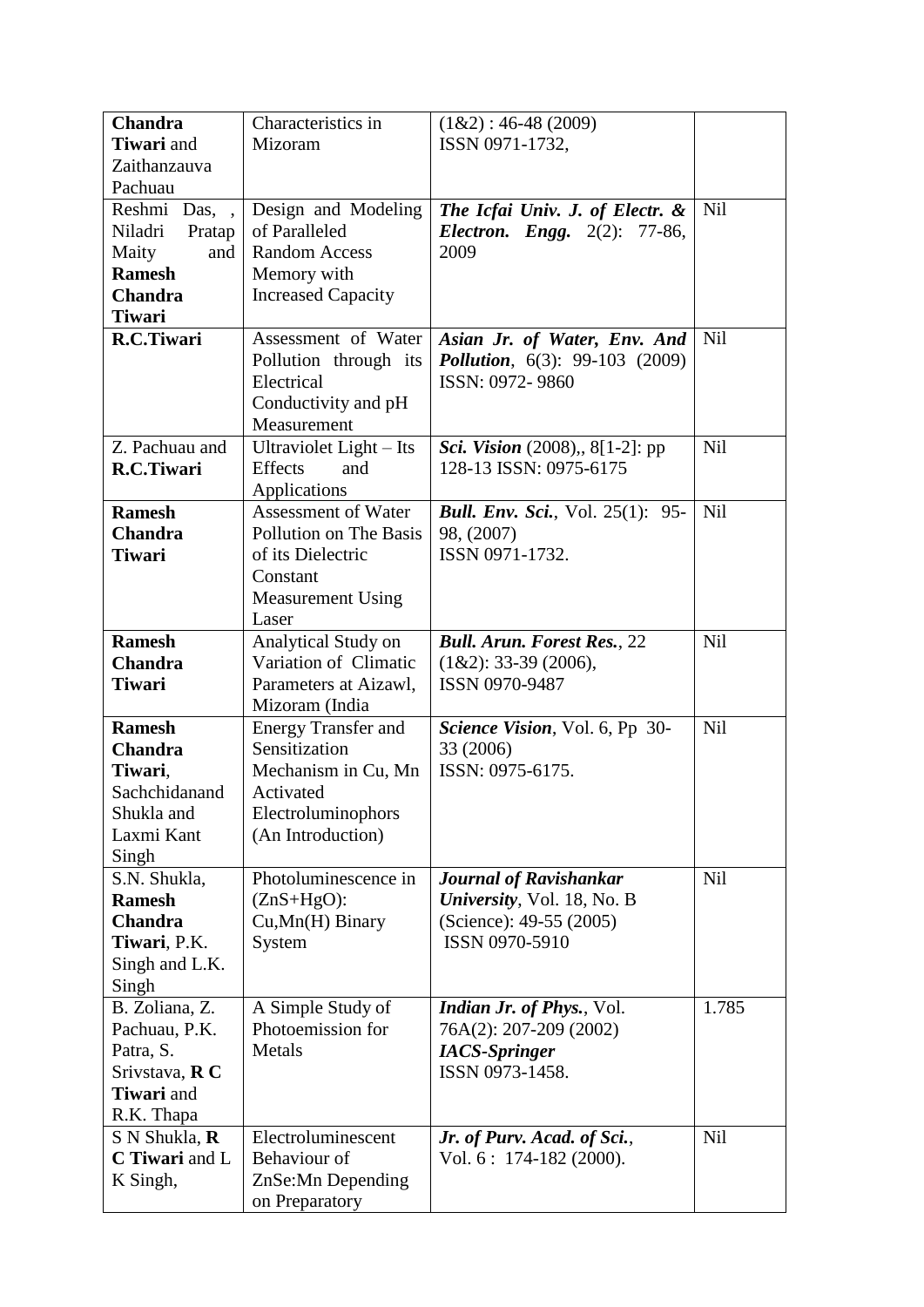|                                  | Conditions                  |                                            |            |
|----------------------------------|-----------------------------|--------------------------------------------|------------|
| S N Shukla, <b>R</b>             | Comparison of               | <i>Nati. Acad. of Sci. Letters, Vol.</i>   | 0.240      |
| C Tiwari and L                   | Electroluminescent          | $16(2): 67-70(1993)$                       |            |
| K Singh                          | Nature of Certain ZnO       | <b>NASI-Springer</b>                       |            |
|                                  | & ZnS Base Binary           | ISSN 0250-541X.                            |            |
|                                  | Systems", ,                 |                                            |            |
| G Singh, $\mathbf{R} \mathbf{C}$ | <b>Radiation Controlled</b> | <i>Ind. Jr. of Phys.</i> , $66A(3)$ : 387- | 1.785      |
| Tiwari, SN                       | Electroluminescence         | 390 (1992)                                 |            |
| Shukla and L K                   | in Triple band              | <b>IACS-Springer</b>                       |            |
| Singh                            | Emitting                    | ISSN 0973-1458                             |            |
|                                  | Electroluminescent          |                                            |            |
|                                  | Materials                   |                                            |            |
| S N Shukla, R                    | <b>Radiation Controlled</b> | Jr. of Ravishankar Univ.                   | <b>Nil</b> |
| C Tiwari and L                   | Electroluminescence         | <i>Raipur</i> : $(4-5)B(Science)$ : 185-   |            |
| K Singh,                         | in Double Band              | 191 (1991-'92)                             |            |
|                                  | <b>Emitting ZnO Base</b>    | ISSN 0970-5910                             |            |
|                                  | Eletroluminophors           |                                            |            |
| Laxmi Kant                       | Electroluminescence         | Published in the book entitled             | Nil        |
| Singh, Geeta                     | of ZnS+HgO System           | Luminescence: Phenomena,                   |            |
| Singh and $\mathbf{R}$ . C.      |                             | <b>Materials and Devices (Nova</b>         |            |
| <b>Tiwari</b>                    |                             | Sci. Book Publi. Inc. N Y                  |            |
|                                  |                             | $(U.S.A.), Pp. 227-231 (1991)$             |            |
|                                  |                             | $ISBN 1 - 56072 - 013 - 1$                 |            |

#### **Popular Articles: (04)**

- 1. "Vigyan Aur Ham", **R. C. Tiwari**, *VIGYAN*, **Pp. 18-19 (September 1998) ISSN:0373-1200.**
- 2. "Prakriti Ki Adbhut Rachna-ANTARCTICA", **R. C. Tiwari,** *VIGYAN***, Pp. 5-7 (July 1999) ISSN:0373-1200.**
- 3. "What is a Computer?" **R. C. Tiwari,** *Govt.Zirtiri.Resi..Science.College Magazine***, Pp. 17-19 (2004-2005).**
- 4. **"**UVLight: its effects and Applications", Zaithanzauva Pachuau and **R. C. Tiwari** *Science Vision***, 8(4), Pp. 128-136 (2008). ISSN: 0975-6175**

#### **Abstracts: (6)**

- 1. "Bahurang Utsarjak Vaidyut Pradeepakon Par Utprerak Vaidyut Vibhav Evam Aavrittiyon Ke Prabhav", *Proc. of Rashtriya Vigyan Shodh Gosthi* on 'Solid State Matter', M. D. Univ. Rohtak (Haryana), **P. 10 , (March 9-10, 1991).**
- 2. "Computaion of Agrometeorological Relations For Agriculture", *Jr. of Bioved Res. Soc.* Allahabad., **Sr. No.- 57, (1999).**
- 3. "A Model Photoemission Calculation Using the Wood-Saxon Potential", *Proc. of National Symposium on Condensed Matter Days -04*, Physics Dept., NEHU, Shillong, **Pp.51-53 (August 25-27, 2004).**
- 4. "Application of Wood-Saxon Potential to Photoemission Calculation Using the Spatially Dependent Vector Potential", *Proc. of P.A.N.E. Conference*, G.C. College, Silchar (Assam)**, P. 15, (Nov. 5-6 , 2004).**
- 5. "Energy Transfer and Sensitization Mechanism in Cu, Mn activated Electroluminophors", *Proc. of N.C.L.A.-06*, Amravati Univ., AMRAVATI (M.S.), **P. 133 (Feb. 7 -9, 2006).**